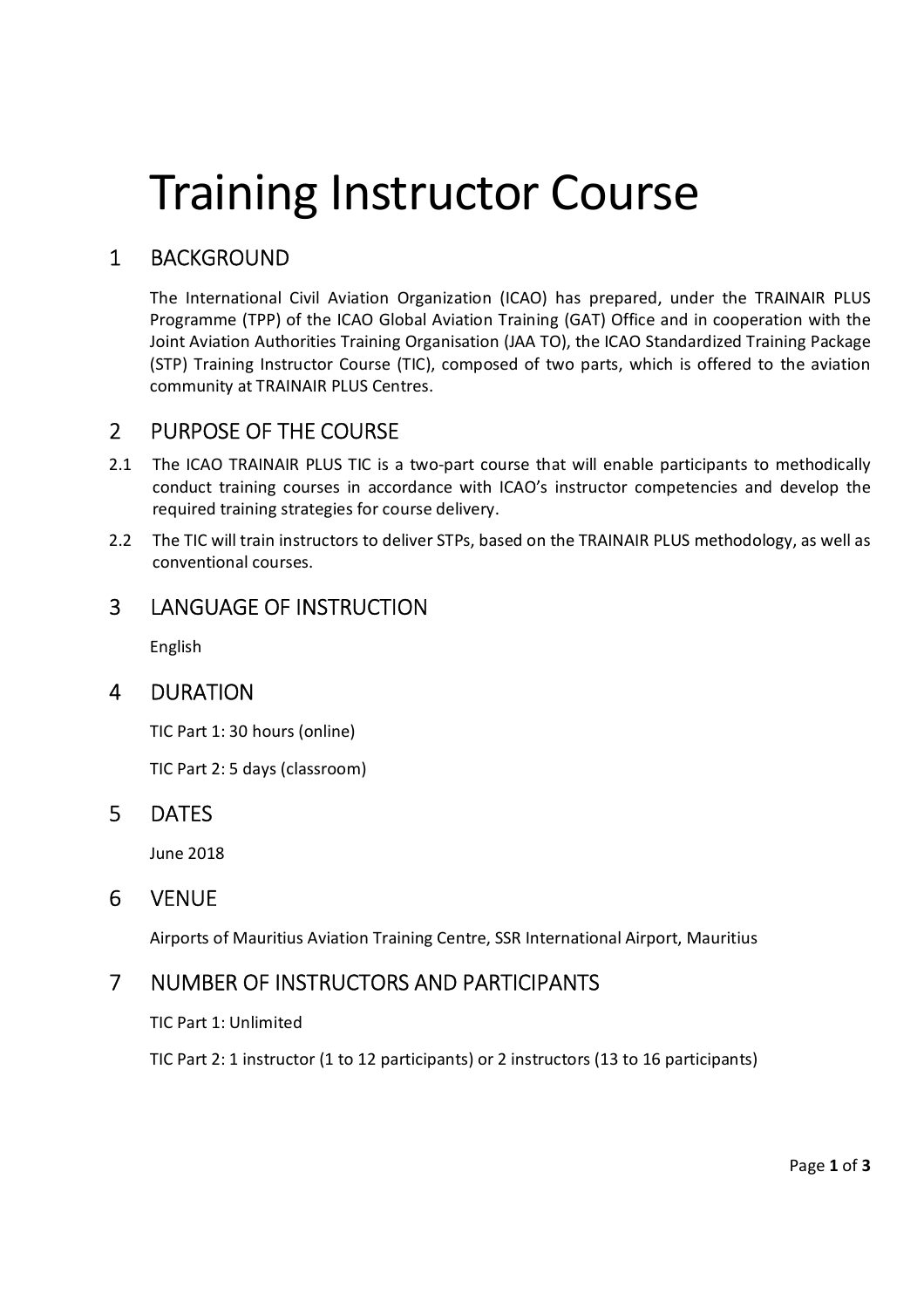## 8 ATTENDANCE FEE

TIC Part 1 = \$500 USD

TIC Part 2 = \$1500

### 9 TRAINING OBJECTIVES

After having successfully completed the TIC, the trainees will be able to:

- a) prepare a training environment including facilities, equipment and instructional material;
- b) manage the trainees by using effective training strategies;
- c) conduct training with a variety of instructional methods as required for the training;
- d) perform trainee assessments appropriately, objectively, and correctly; and
- e) perform course evaluations effectively.

#### 10 TARGET POPULATION

The target population for the TIC is as follows:

- a) pre-service and in-service instructors with little or no formal training background;
- b) aviation training instructors and aviation professionals who are dedicated to the implementation of competency-based training programmes;
- c) subject matter experts and specialists who wish to upgrade their instructional competencies; and
- d) current instructors who wish to refresh and upgrade their trainer competencies.

## 11 PREREQUISITES AND QUALIFICATION REQUIREMENTS

The prerequisites and qualification requirements are as follows:

- a) university degree or equivalent qualifications and experience in one or more civil aviation field(s) or in adult learning development and training;
- b) computer skills using contemporary software programmes; and
- c) good oral and written command of the language of instruction.

In addition, successful completion of the online ICAO/ JAA TO STP Instructional Techniques Course (TIC–Part 1) is mandatory to enrol in TIC–Part 2.